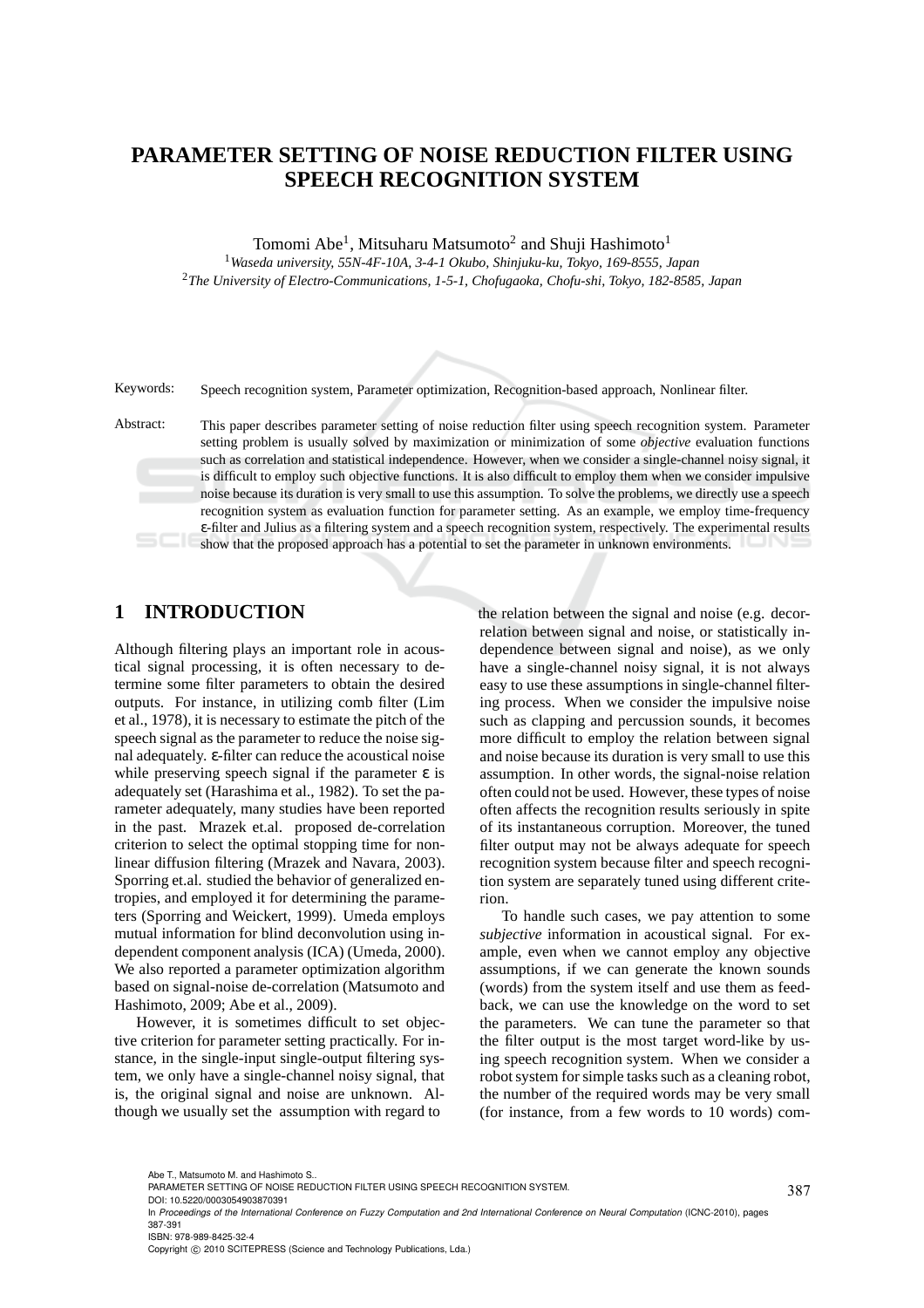

Figure 1: Parameter setting of filter system.

pared to that in the daily conversation. In these cases, it may be better that the filter is over-tuned for the objective words to make the speech recognition system robust for these words, even though the speech recognition system fails to recognize the other words. To evaluate our criterion, we employ time-frequency ε-filter (TF ε-filter) (Abe et al., 2007) and "Julius" (Lee et al., 2001; Lee and Kawahara, 2009; Kawahara et al., 2000) as a filtering system and a speech recognition system, respectively.

This paper is organized as follows. In Sec.2, we describe the concept of our approach and discuss the merits of the proposed approach compared to the other approaches. We also briefly explain the algorithm of Julius. In Sec.3, we explain TF ε-filter to clarify the problems. In Sec.4, we conduct some experiments and show the results to confirm the effectiveness of the proposed method. Discussions and conclusion are given in Sec.5.

## **2 PARAMETER SETTING USING SPEECH RECOGNITION SYSTEM**

Let us start with a typical parameter setting problem to explain our approach clearly. Consider a filtering system for acoustical signal processing as shown in Fig.1. In Fig.1,  $x(k)$  is a filter input.  $y(k)$  is a filter output of filter *F*. We assume that the filter *F* has *N* parameters, which determine the filter characteristics. The parameter set is defined as  $\mathbf{c} = (c_1, c_2, \dots, c_N)$ . Note that we do not mind the filtering types in Fig.1.

Parameter setting problem is usually solved as follows:

**1. Definition of an Evaluation Function.** At first, we set an evaluation function to evaluate whether the filter output is good or not. For instance, signal-noise decorrelation or statistically independence of signals are often used.

**2. Maximization or Minimization of the Evaluation Function.** After setting evaluation function, we set the filter parameters, and evaluate whether the output is adequate or not by using evaluation function. The optimal parameters are obtained as the parameters, which maximize or minimize the evaluation function.

Hence, it is considered that the main problem of parameter setting is how to set the evaluation function.

As an example, let us consider a noise reduction problem. The input signal includes not only the original speech signal but also noise in this case. In the filtering system, we only have a single-channel noisy signal, that is, the original speech signal and noise are unknown. Although we usually set the assumption with regard to the relation between the signal and noise (e.g. decorrelation between signal and noise, or statistically independence between signal and noise), as we only have a single-channel noisy signal, it is not always easy to use these criterions in single-channel filtering process. When we consider the impulsive noise such as clapping and percussion sounds, it becomes more difficult to employ this approach because its duration is very small to use this assumption. In other words, the signal-noise relation often could not be used. However, these types of noise often affects the recognition results seriously in spite of its instantaneous corruption.

To solve the problem, we directly utilize a speech recognition system to set the parameter of filter instead of the relation between signal and noise. The merits of this criterion are summarized as follows:

**1. Simple Implementation.** When we assume some relations between signal and noise such as decorrelation between signal and noise, or statistically independence between signal and noise, we need at least two signals to evaluate the relation. It is not always easy to employ the criterion when we only have a single-channel output. On the other hand, in our criterion, we only have to check whether the output signal is target speech or not. The checking process is simple, and does not require any other signals except the output.

**2. Wide Application Range.** Unlike objective evaluation function, this approach can be used regardless of noise types. Our approach can handle not only the noise occurring continuously like background noise but also the noise occurring infrequently like impulsive noise such as clapping and percussion sounds.

It is also considered that we do not need to care the recognition system itself. We can use any recognition system and regard it as an black box. We do not need to know the inside of the recognition system. We just ask the recognition system, and it react to us like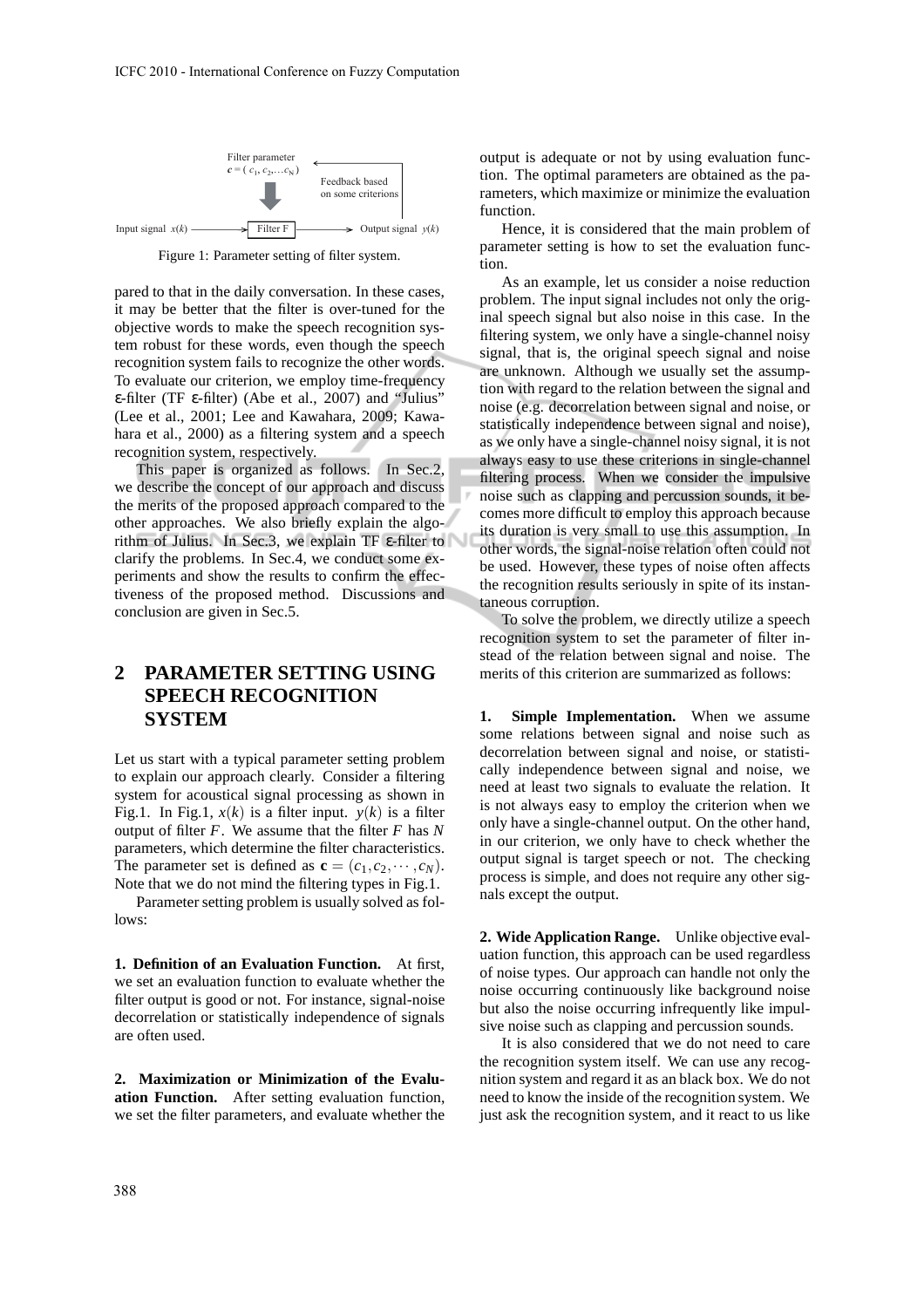an artificial person who has a unique personality. The process is similar to the process of questionnaire to human.

Even when we set the system in the unknown space and can not set any objective assumptions, if we have sufficient sample sounds and can generate them there, we can set the filter system by tuning the parameter so that the filter output is the most generated word-like.

**3. Affinity of Recognition System.** The parameter is tuned so that the probability of the target speech in speech recognition system is the highest. Hence, the output may have some gaps from the objective perspective such as mean square error. However, when we employ the total system combining the filtering system and recognition system such as robot auditory, these types of gaps may give us some merits rather than demerit. Because the filter is tuned adequately not from objective perspective but from subjective perspective for recognition system itself. In this research, we use the open-source speech recognition software "Julius" (Lee et al., 2001; Lee and Kawahara, 2009; Kawahara et al., 2000) as a speech recognition system.

Let us define *W*, *X*,  $p(W)$ ,  $p(X)$  and  $p(X|W)$  as the strings of the word, the input signal, the probability of *W*, the probability of *X* and the posterior probability of *X* for *W*, respectively. Julius decodes the word *W* from the input signal *X* by using the given acoustic model  $p(X|W)$  and linguistic model  $p(W)$ .  $p(W|X)$ , the posterior probability of *W* for *X*, is calculated based on Bayes' theorem as follows:

$$
p(W|X) = \frac{p(W) * p(X|W)}{p(X)},
$$
 (1)

for the word *W*. In Eq.1,  $p(X)$  is normalization factor which has no effect on determination of the word *W* and can be ignored. The estimated word  $\hat{W}$  can be obtained as the word which maximizes the posterior probability  $p(W|X)$ . It can be described as follows:

$$
\hat{W} = \underset{W}{\arg \max_{W}} p(W|X) \tag{2}
$$
\n
$$
= \underset{W}{\arg \max_{W}} p(W) * p(X|W) \tag{2}
$$
\n
$$
= \underset{W}{\arg \max_{W}} {\log p(W) + \log p(X|W)}.
$$

We can assume that the linguistic model  $p(W)$  is identical when we conducted a simple word recognition. The output of filter should become the most objective word-like from the acoustic perspective without linguistic model. In other words, the optimal parameter **copt** can be obtained as follows:

$$
\mathbf{c}_{\mathbf{opt}} = \arg \max_{c} \log \, p(X|W). \tag{3}
$$

#### **3 TIME-FREQUENCY** ε**-FILTER**

In this section, we briefly describe the TF ε-filter algorithm. TF ε-filter is an improved ε-filter applied to the complex spectra along the time axis in time-frequency domain.

Let us define  $x(k)$  as the input signal sampled at time  $k$ . In TF  $\varepsilon$ -filter, we firstly transform the input signal  $x(k)$  to the complex amplitude  $X(\kappa, \omega)$  by short term Fourier transformation (STFT). κ and ω represent the time frame in the time-frequency domain and the angular frequency, respectively. κ and ω are discrete numbers. Next we execute a TF ε-filter, which is an ε-filter applying to complex spectra along the time axis in the time-frequency domain. In this procedure,  $Y(\kappa, \omega)$  is obtained as follows:

$$
Y(\kappa, \omega) = \sum_{i=-Q}^{Q} \frac{1}{2Q+1} X'(\kappa + i, \omega), \qquad (4)
$$

where the window size of  $\varepsilon$ -filter is  $2O+1$ ,

$$
X'(\kappa+i,\omega) = \begin{cases} X(\kappa,\omega) & (||X(\kappa,\omega)||-|X(\kappa+i,\omega)||>\epsilon) \\ X(\kappa+i,\omega) & (||X(\kappa,\omega)||-|X(\kappa+i,\omega)||\leq\epsilon), \end{cases}
$$
(5)

and  $\varepsilon$  is a constant. Then, we transform  $Y(\kappa, \omega)$  to *y*(*k*) by inverse STFT.

By utilizing TF ε-filter, we can reduce not only small amplitude stationary noise but also large amplitude nonstationary noise. It does not require the model not only of the signal but also of the noise in advance. It is easy to be designed and the calculation cost is small. Moreover, as it can reduce not only Gaussian noise but also impulsive noise such as clapping and percussion sounds, it is expected that it becomes a good example to show the effectiveness of our approach. See the reference (Abe et al., 2007) if the reader would like to know the details.

In TF  $\varepsilon$ -filter,  $\varepsilon$  is an essential parameter to reduce the noise appropriately (Abe et al., 2009). If  $\varepsilon$  is set at an excessively large value, the TF ε-filter becomes similar to linear filter and smooths not only the noise but also the signal. On the other hand, if  $\varepsilon$  is set to an excessively small value, it does nothing to reduce the noise. Due to these reasons, ε value should be set adequately.

#### **4 EXPERIMENT**

To clarify the adequateness of the proposed method, we conducted the experiments utilizing a speech signal with a noise signal. In the experiments, we changed ε values in TF ε-filter, and investigate the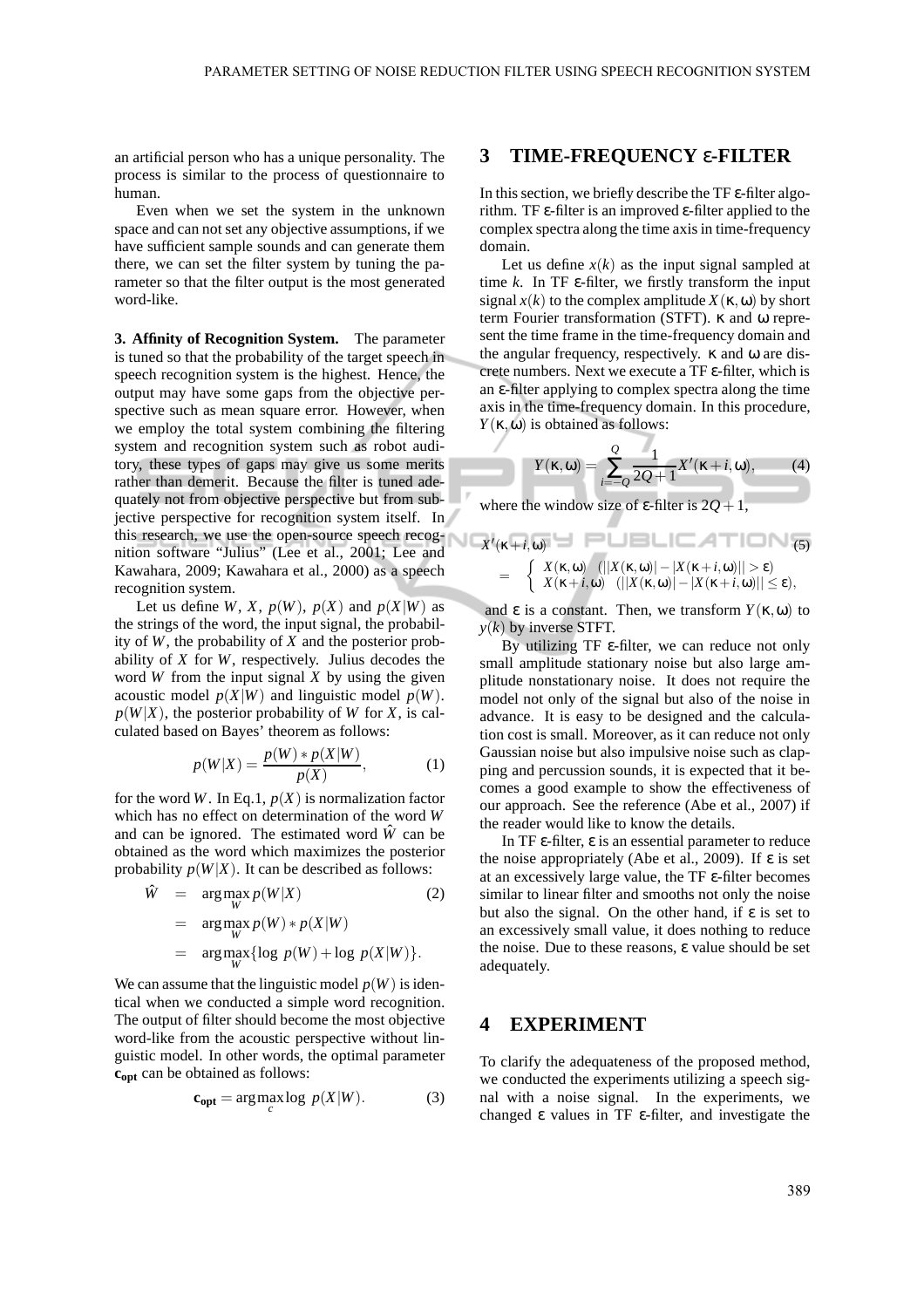

-5750 -5700 -5650 -5600 -5550 -5500 -5450 -5400 -5350

p(X|W)

relation between  $p(X|W)$ , and the mean square error (MSE) between the original speech signal*s*(*k*) and the filter output  $y(k)$ . MSE is defined as follows:

$$
MSE = \frac{1}{L} \sum_{k=1}^{L} (s(k) - y(k))^2,
$$
 (6)

where  $L$  is the signal length. As sound sources, we prepared three Japanese speech signals as shown in Table 1 and Figures  $2(a)-(c)$ . As shown in Table 1, the first one and the second one are the same word but pronounced by different persons to check the robustness of gender difference. The first one and the third one are different words pronounced by the same person to check the robustness of word difference.

The sound of clapping hands is used as the noise signal. The waveform of the noise signal is shown in Fig.2(d). We mixed each signal and the noise in the computer. All the *SNR*s of the mixed signals are 1.4[dB]. *SNR* is defined as follows:

$$
SNR = 10 \cdot \log_{10} \left( \frac{\sum_{k=1}^{L} s(k)^2}{\sum_{k=1}^{L} n(k)^2} \right). \tag{7}
$$

The sampling frequency and quantization bit rate are set at 16kHz and 16bits, respectively. We set the window size of ε-filter at 61.



0.7 0.72 0.74

0.8 0.82 0.84 0.86

MSE [\*10-3]  $-p(X|W)$ **MSE** 

 $[ * 10 - 3]$ ASE

1 1.5 2 2.5 3  $\lambda$  3.5



ε

Figures 3-5 show the experimental results. The dashed line in the figures represents the auxiliary lines, which show the maximal recognition probability.

As shown in Figs.3-5, as is generally considered, MSE became small with regard to ε, which maximizes  $p(X|W)$ . The proposed criterion is also robust for gender difference and word difference.

We also note that the parameter that minimizes MSE does not exactly correspond to the parameter that maximizes  $p(X|W)$ . It is considered that speech recognition system is biased by auditory model obtained through learning process. Although many researchers currently aim to eliminate such biases, and evaluate the system performance by objective functions, we think that it is necessary to take these types